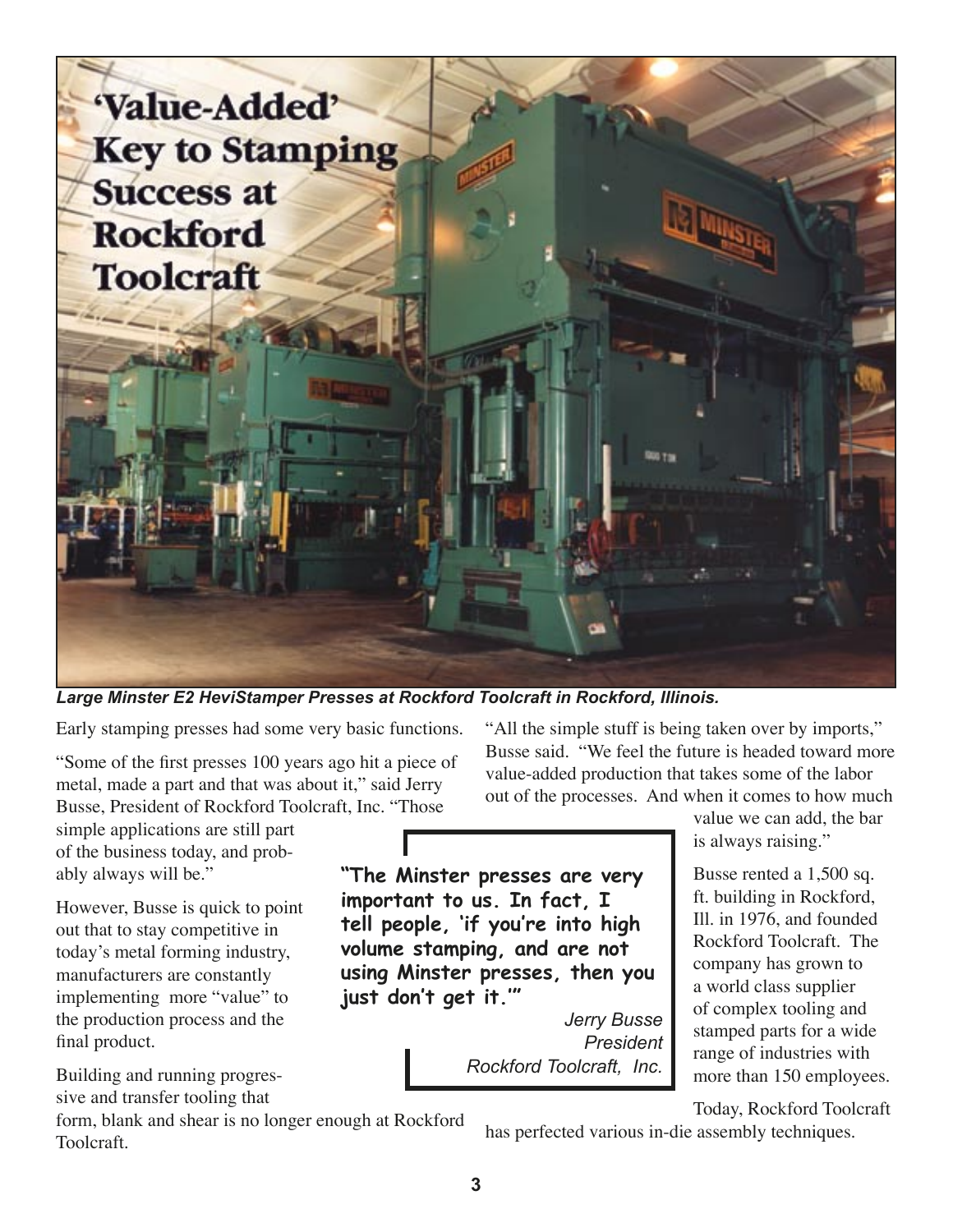One application is a heavy gauge shelving bracket coming off a two-out die. Each six-inch bracket is staked with two L-studs and a safety clip. The Minster E2-300 press that produces the brackets has six feeder bowls connected to the die. The four L-studs and two safety brackets are fed into the die and staked to the brackets at 50 strokes per minute.

"Engineering for the escapement is the key to any of our in-die assembly dies," Busse said. "The part that is to be inserted has to be presented in the exact right place at the exact right time over and over again. To achieve this the use of sensors is important along with quick stopping time with a quality hydraulic clutch."

Busse said another important factor is a quality press.

"I use Minster presses because I have great success with them," Busse said. "The downtime is zero and the repeatability we get from Minster presses is tremendous.

"We get nearly 500,000 strokes between die main-

*Automotive seat bracket parts staked with threaded studs at 45 strokes per minute.*

*Heavy gauge shelving bracket parts produced on a two-out die. Each bracket is staked with L-studs and a safety clip.*

*Stainless steel bracket parts for agricultural machinery. Flared-type nuts are assembled to the part within the die.*



tenance on the

shelf brackets," Busse continued. "This is not a carbide die, and

at two-out that's a million parts with the press staying in great alignment throughout the run. The results are that we save money because we have no downtime and very little die maintenance between runs"

"The Minster presses are very important to us," Busse added. "In fact, I tell people, ʻif you're

into high volume stamping, and are not using Minster presses, then you just don't get it.'"

Another in-die staking application at Rockford Toolcraft is performed on a Minster E2-600 press. A heavy gauge truck seat bracket is formed and staked with two bolts coming from a feeder bowl.

Other popular applications include inserted nuts into stamped parts. For one agricultural machinery customer, Rockford inserts a "flared-type" nut in a stainless steel bracket.

Rockford Toolcraft has also received an order to build 15 dies using the insertion of "Strux Nuts" which are actually stamped and seated into a part. Engineers are currently working on proprietary systems to deliver the nuts to the dies via plastic tubing for high speed production.